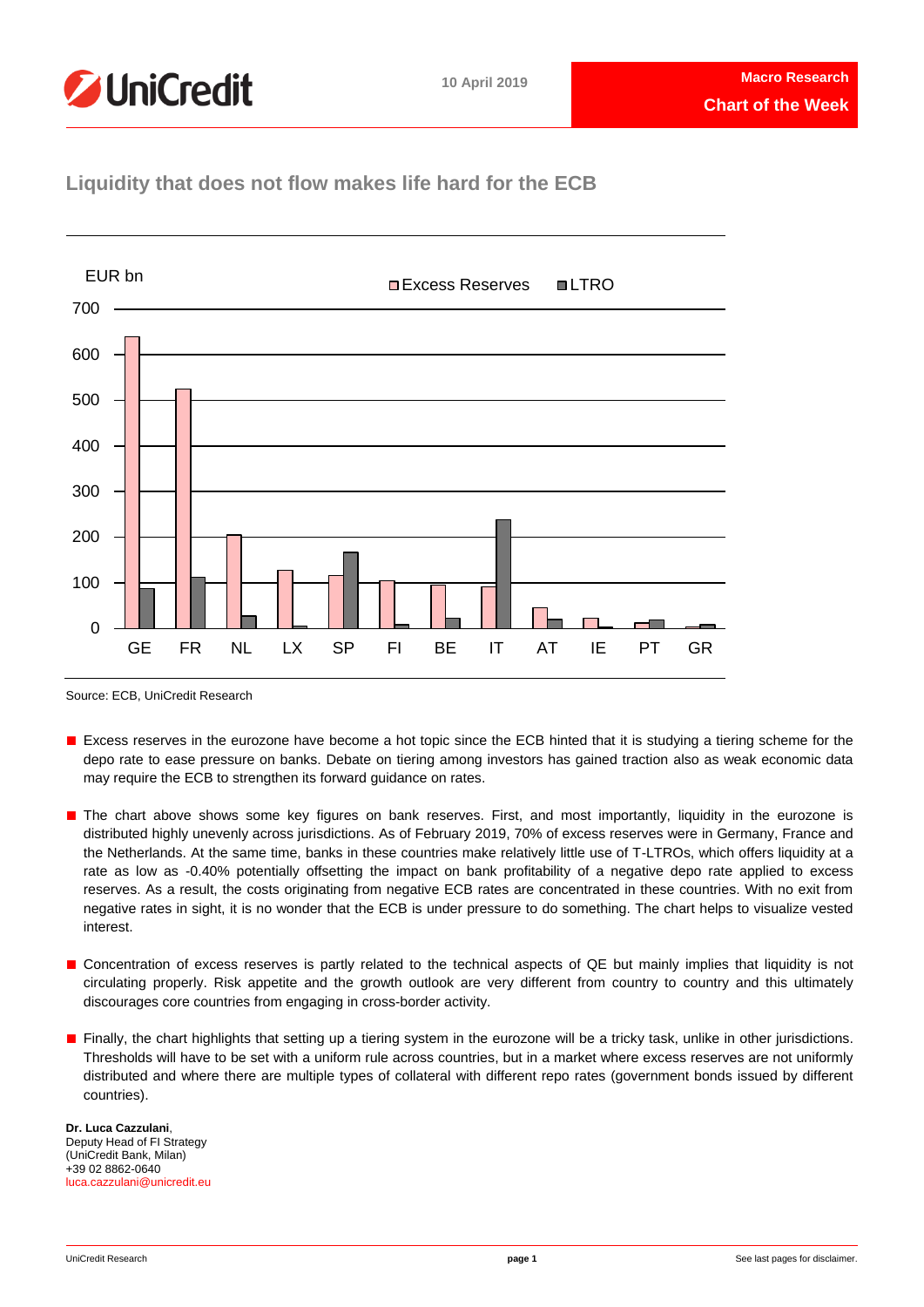

# **Legal Notices**

## **Glossary**

A comprehensive glossary for many of the terms used in the report is available on our website: [link](https://www.unicreditresearch.eu/index.php?id=glossary)

## **Disclaimer**

Our recommendations are based on information obtained from or are based upon public information sources that we consider to be reliable, but for the completeness and<br>accuracy of which we assume no liability. All informatio analysts as of the date of the issue unless stated otherwise. We reserve the right to modify the views expressed herein at any time without notice. Moreover, we reserve the right not to update this information or to discontinue it altogether without notice. This report may contain links to websites of third parties, the content of which is not controlled by UniCredit Bank. No liability is assumed for the content of these third-party websites.

This report is for information purposes only and (i) does not constitute or form part of any offer for sale or subscription of or solicitation of any offer to buy or subscribe for any<br>financial, money market or investment for any financial, money market or investment instrument or any security nor (iii) as marketing material within the meaning of applicable prospectus law . The investment possibilities discussed in this report may not be suitable for certain investors depending on their specific investment objectives and time horizon or in the context of their overall<br>financial situation. The investments di adverse effect on the value of investments. Furthermore, past performance is not necessarily indicative of future results. In particular, the risks associated with an investment in the financial, money market or investment instrument or security under discussion are not explained in their entirety.

This information is given without any warranty on an "as is" basis and should not be regarded as a substitute for obtaining individual advice. Investors must make their own<br>determination of the appropriateness of an invest fiscal and financial position. As this document does not qualify as an investment recommendation or as a direct investment recommendation, neither this document nor any part of it shall form the basis of, or be relied on in connection with or act as an inducement to enter into, any contract or commitment whatsoever. Investors are urged to contact their bank's investment advisor for individual explanations and advice.

Neither UniCredit Bank AG, UniCredit Bank AG London Branch, UniCredit Bank AG Milan Branch, UniCredit Bank AG Vienna Branch, UniCredit Bank Austria AG, UniCredit Bulbank, Zagrebačka banka d.d., UniCredit Bank Czech Republic and Slovakia, ZAO UniCredit Bank Russia, UniCredit Bank Czech Republic and Slovakia Slovakia Branch,<br>UniCredit Bank Romania, UniCredit Bank AG New York Branch n (in negligence or otherwise) for any loss howsoever arising from any use of this document or its contents or otherwise arising in connection therewith.

This report is being distributed by electronic and ordinary mail to professional investors, who are expected to make their own investment decisions without undue reliance on this publication, and may not be redistributed, reproduced or published in whole or in part for any purpose.

## **Responsibility for the content of this publication lies with:**

### **UniCredit Group and its subsidiaries are subject to regulation by the European Central Bank**

a) UniCredit Bank AG (UniCredit Bank, Munich or Frankfurt), Arabellastraße 12, 81925 Munich, Germany, (also responsible for the distribution pursuant to §34b WpHG).<br>Regulatory authority: "BaFin" – Bundesanstalt für Finanzd

b) UniCredit Bank AG London Branch (UniCredit Bank, London), Moor House, 120 London Wall, London EC2Y 5ET, United Kingdom. Regulatory authority: "BaFin" –<br>Bundesanstalt für Finanzdienstleistungsaufsicht, Marie-Curie-Str. 2 Endeavour Square, London E20 1JN, United Kingdom and Prudential Regulation Authority 20 Moorgate, London, EC2R 6DA, United Kingdom. Further details regarding our regulatory status are available on request.

c) UniCredit Bank AG Milan Branch (UniCredit Bank, Milan), Piazza Gae Aulenti, 4 - Torre C, 20154 Milan, Italy, duly authorized by the Bank of Italy to provide investment services.

Regulatory authority: "Bank of Italy", Via Nazionale 91, 00184 Roma, Italy and Bundesanstalt für Finanzdienstleistungsaufsicht, Marie-Curie-Str. 24-28, 60439 Frankfurt, Germany.

d) UniCredit Bank AG Vienna Branch (UniCredit Bank, Vienna), Rothschildplatz 1, 1020 Vienna, Austria. Regulatory authority: Finanzmarktaufsichtsbehörde (FMA), Otto-<br>Wagner-Platz 5, 1090 Vienna, Austria and subject to limit

e) UniCredit Bank Austria AG (Bank Austria), Rothschildplatz 1, 1020 Vienna, Austria. Regulatory authority: Finanzmarktaufsichtsbehörde (FMA), Otto-Wagner-Platz 5, 1090 Vienna, Austria

f) UniCredit Bulbank, Sveta Nedelya Sq. 7, BG-1000 Sofia, Bulgaria. Regulatory authority: Financial Supervision Commission (FSC), 16 Budapeshta str., 1000 Sofia, Bulgaria g) Zagrebačka banka d.d., Trg bana Josipa Jelačića 10, HR-10000 Zagreb, Croatia. Regulatory authority: Croatian Agency for Supervision of Financial Services, Franje Račkoga 6, 10000 Zagreb, Croatia

h) UniCredit Bank Czech Republic and Slovakia, Želetavská 1525/1, 140 92 Praga 4, Czech Republic. Regulatory authority: CNB Czech National Bank, Na Příkopě 28, 115 03 Praga 1, Czech Republic

i) ZAO UniCredit Bank Russia (UniCredit Russia), Prechistenskaya nab. 9, RF-119034 Moscow, Russia. Regulatory authority: Federal Service on Financial Markets, 9 Leninsky prospekt, Moscow 119991, Russia

j) UniCredit Bank Czech Republic and Slovakia, Slovakia Branch, Šancova 1/A, SK-813 33 Bratislava, Slovakia. Regulatory authority: CNB Czech National Bank, Na Příkopě 28, 115 03 Praha 1, Czech Republic and subject to limited regulation by the National Bank of Slovakia, Imricha Karvaša 1, 813 25 Bratislava, Slovakia. Regulatory authority:<br>National Bank of Slovakia, Imricha Karvaša 1, 813 25

k) UniCredit Bank Romania, Bucharest 1F Expozitiei Boulevard, 012101 Bucharest 1, Romania. Regulatory authority: National Bank of Romania, 25 Lipscani Street, 030031, 3rd District, Bucharest, Romania

l) UniCredit Bank AG New York Branch (UniCredit Bank, New York), 150 East 42nd Street, New York, NY 10017. Regulatory authority: "BaFin" – Bundesanstalt für Finanzdienstleistungsaufsicht, Marie-Curie-Str. 24-28, 60439 Frankfurt, Germany and New York State Department of Financial Services, One State Street, New York, NY 10004-1511

Further details regarding our regulatory status are available on request.

### **ANALYST DECLARATION**

The analyst's remuneration has not been, and will not be, geared to the recommendations or views expressed in this report, neither directly nor indirectly.

All of the views expressed accurately reflect the analyst's views, which have not been influenced by considerations of UniCredit Bank's business or client relationships. **POTENTIAL CONFLICTS OF INTERESTS**

You will find a list of keys for company specific regulatory disclosures on our websit[e https://www.unicreditresearch.eu/index.php?id=disclaimer.](https://www.unicreditresearch.eu/index.php?id=disclaimer)

**RECOMMENDATIONS, RATINGS AND EVALUATION METHODOLOGY** 

You will find the history of rating regarding recommendation changes as well as an overview of the breakdown in absolute and relative terms of our investment ratings, and a note on the<br>evaluation basis for interest-bearing

**ADDITIONAL REQUIRED DISCLOSURES UNDER THE LAWS AND REGULATIONS OF JURISDICTIONS INDICATED**

You will find a list of further additional required disclosures under the laws and regulations of the jurisdictions indicated on our website https://www.unicreditresearch.eu/index.php?id=disclaimer.

E 19/2